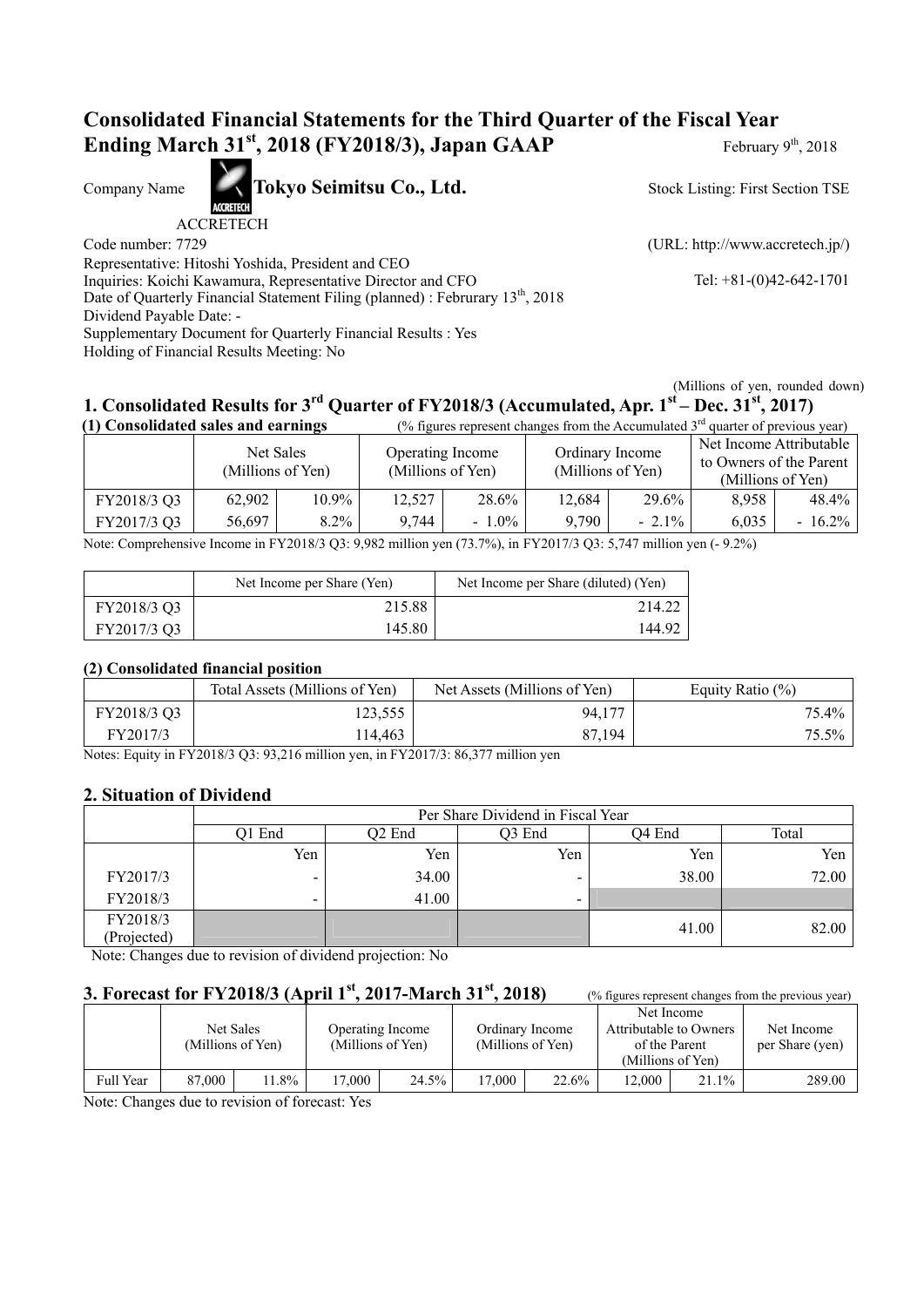#### **\* Notes**

- (1) Significant changes in subsidiaries during the term under review: No
- (2) Accounting procedures specific to the preparation of quarterly consolidated financial statements: No

#### (3) Changes in accounting principles, estimates and restatements

- 1) Changes due to revision of accounting standards, etc.: No
- 2) Changes other than 1): No
- 3) Changes in accounting estimates: No
- 4) Restatement: No

#### (4) Number of shares outstanding (common shares)

| I will be a strong concentrating ( common short co                                   |             |                   |             |                   |
|--------------------------------------------------------------------------------------|-------------|-------------------|-------------|-------------------|
| Number of shares outstanding at the<br>end of period (including treasury<br>shares): | FY2018/3 Q3 | 41,585,081 shares | FY2017/3    | 41,495,581 shares |
| Number of treasury shares at the end<br>of period:                                   | FY2018/3 Q3 | $36,069$ shares   | FY2017/3    | 35,819 shares     |
| Average Number of shares<br>outstanding during the accumulated<br>period:            | FY2018/3 Q3 | 41,495,383 shares | FY2017/3 Q3 | 41,397,471 shares |

#### **\* This consolidated financial statements report is not subject to audit procedures.**

#### **\* Cautionary Statements with respect to Forward-looking Statements**

All forecasts and other forward-looking statements in this document are based on information currently available to the Company and assumptions that the Company considers reasonable. Various uncertainties could cause actual results to significantly differ from these forecasts. Please refer to Page 3, "(3) Financial Estimates such as Consolidated Business Forecasts for current Fiscal Year" of supplementary statement.

#### **\* Cautionary Statements with respect to the translation of the document**

 This document has been translated from the Japanese original for reference purposes only. In the event of any discrepancy between this translated document and the Japanese original, the original shall prevail. The Company assumes no responsibility for this translation or for direct, indirect or any other forms of damages arising from the translation.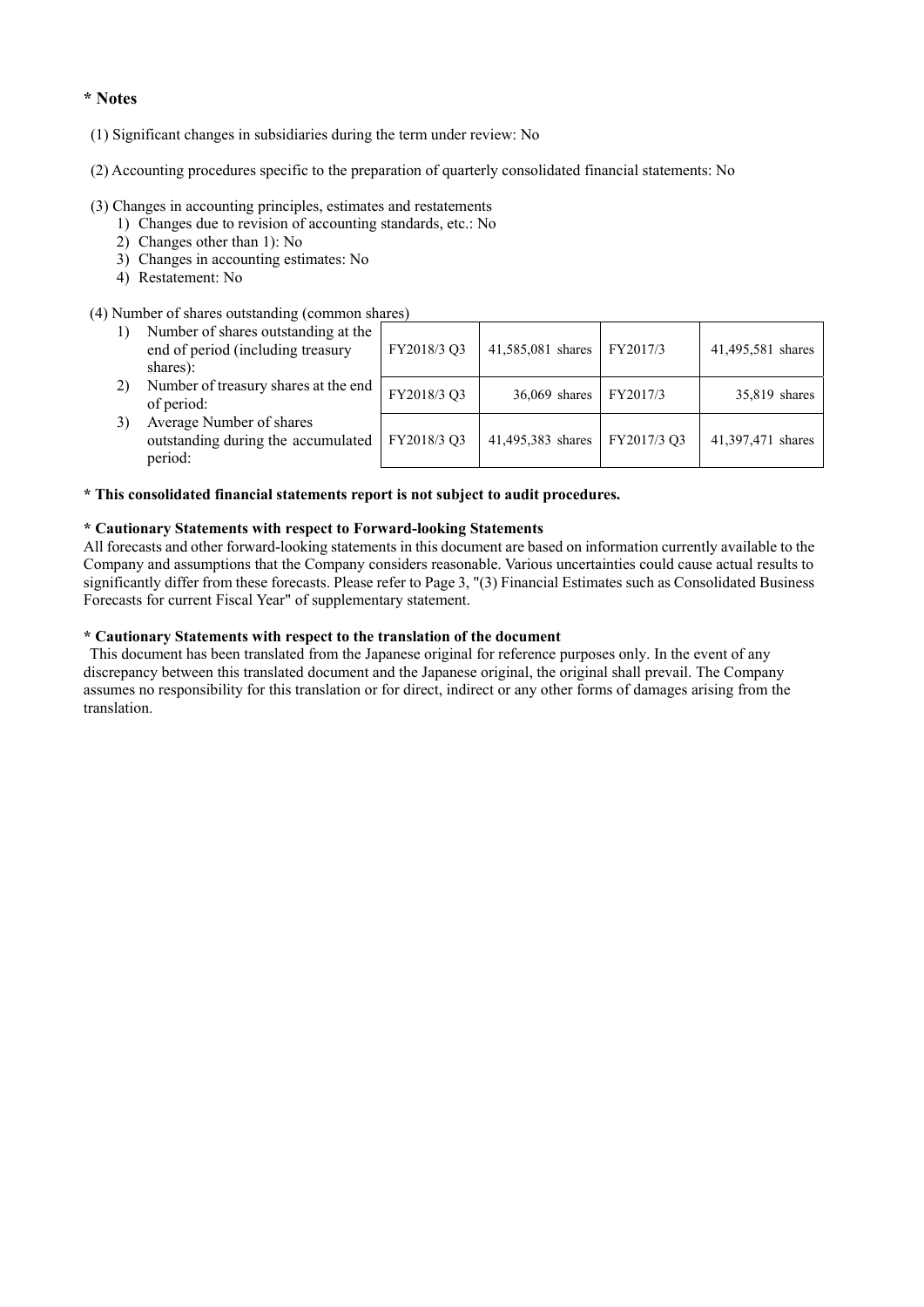# **Contents of supplementary statement**

| 1. |     | Qualitative information on Business Performance for accumulated 3 <sup>rd</sup> quarter of FY2018/3 (April 1 <sup>st</sup> , |  |
|----|-----|------------------------------------------------------------------------------------------------------------------------------|--|
|    |     |                                                                                                                              |  |
|    |     |                                                                                                                              |  |
|    | (3) |                                                                                                                              |  |
| 2. |     |                                                                                                                              |  |
|    |     |                                                                                                                              |  |
|    |     |                                                                                                                              |  |
|    | (3) |                                                                                                                              |  |
|    |     |                                                                                                                              |  |
|    |     |                                                                                                                              |  |
|    |     |                                                                                                                              |  |
|    |     | (Accounting procedures specific to the preparation of quarterly consolidated financial statements) 8                         |  |
|    |     |                                                                                                                              |  |
|    |     |                                                                                                                              |  |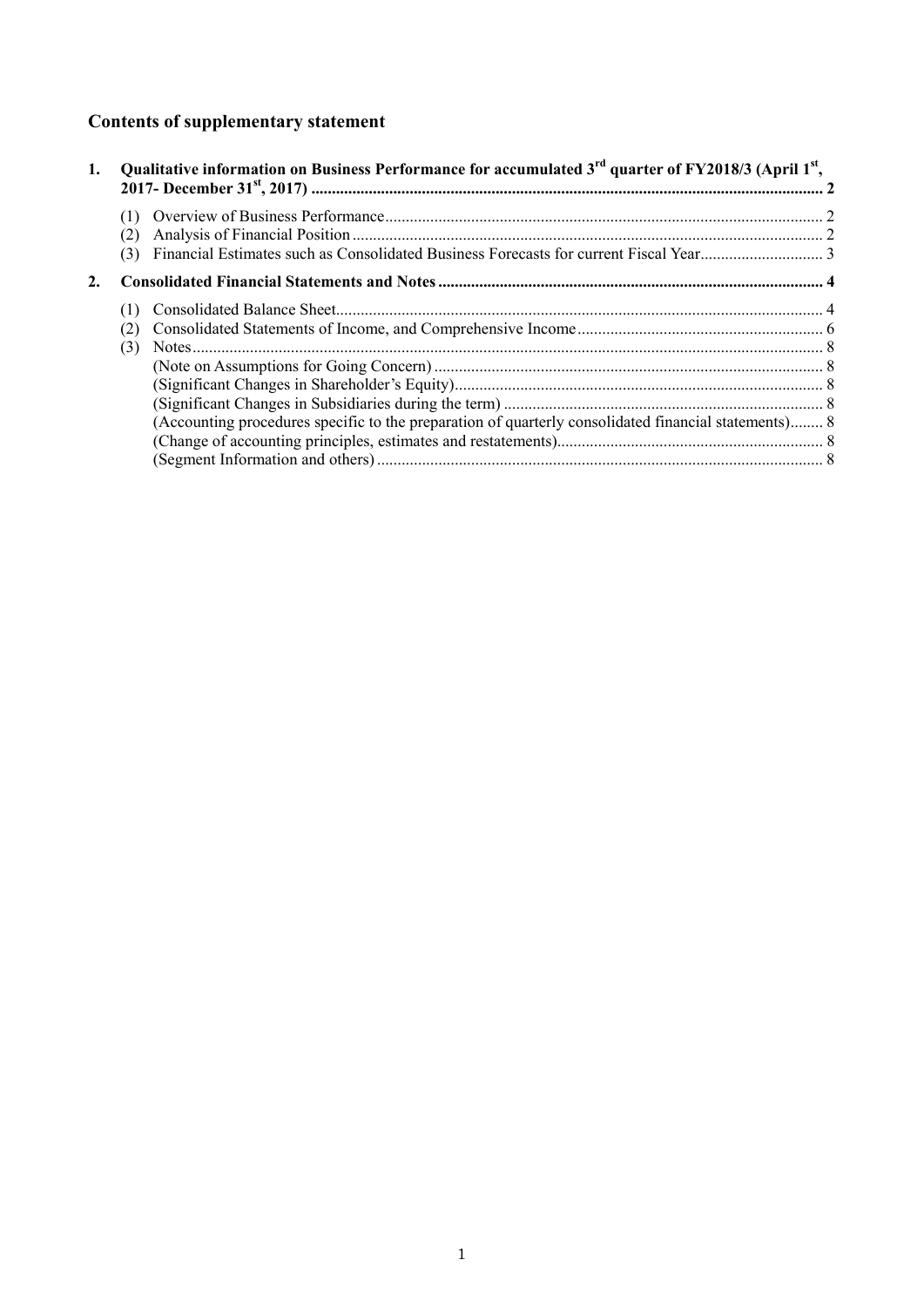## **1. Qualitative information on Business Performance for accumulated 3rd quarter of FY2018/3 (April 1st, 2017- December 31st, 2017)**

#### **(1) Overview of Business Performance**

In the accumulated 3<sup>rd</sup> quarter of Fiscal Year 2018/3 ending March 2018, the US and European economies continued to expand modestly backed by employment increase, strong private consumption and corporate investments. China and emerging Asian countries showed moderate economic recovery as the result of several incentive policies. In Japan, there were continuous economic recoveries such as in corporate earnings and in private consumption accompanied by the steady employment market. The overall global economic situation in the accumulated  $3<sup>rd</sup>$  quarter showed in the steady recovery.

Under these business conditions, Consolidated Orders in the accumulated  $3<sup>rd</sup>$  quarter of Fiscal Year 2018/3 (April  $1^{st}$  - December 31st, 2017) were ¥71.954 billion (up 21.3% YoY), Sales were ¥62.902 billion (up 10.9% YoY), Operating Income was ¥12.527 billion (up 28.6% YoY), Ordinary Income was ¥12.684 billion (up 29.6% YoY) and Net Income attributable to Owners of the Parent was ¥8.958 billion (up 48.4% YoY).

Business results during the term in each segment were as follows.

#### **[Semiconductor Production Equipment (SPE)]**

In the SPE business segment, semiconductor manufacturers took an active investment stance lead by high functionalization and memory capacity enlargement of smartphones and increase in demand for data storage in line with the spread of cloud computing and an increase in demand for power management ICs and MCU(Micro Control Units) for industrial machines and vehicles. Under these business conditions, our orders and sales in the SPE segment increased firmly.

As a result, Orders for our SPE segment in the accumulated  $3^{rd}$  quarter of the Fiscal Year 2018/3 (April 1 $^{st}$  -December 31<sup>st</sup>, 2017) were ¥49.028 billion (up 24.7% YoY), Sales were ¥42.917 billion (up 14.6% YoY), and Operating Income was ¥8.528 billion (up 30.1% YoY).

#### **[Metrology Equipment]**

The automobile industry, which is the major user of our products, has continued to invest to establish world-wide production structures and increasing production efficiency, and showed signs of recovery for investment in replacement equipment for productivity maintenance that had been holding a more cautious stance. The capital investment in the machine tool sector also showed strong recovery and demand from the aircraft-related sector remained steady. Under these business conditions, an upturn of both Orders and Sales has been confirmed.

As a result, Orders in our Metrology Equipment segment in the accumulated 3<sup>rd</sup> quarter of the Fiscal Year 2018/3 (April 1<sup>st</sup> - December 31<sup>st</sup>, 2017) was  $\frac{1}{22.925}$  billion (up 14.7% YoY), Sales was  $\frac{1}{2}19.984$  billion (up 3.8% YoY) and Operating Income was ¥3.998 billion (up 25.3% YoY).

#### **(2) Analysis of Financial Position**

#### **(A) Assets, Liabilities and Net Assets**

Total Assets as of December 31<sup>st</sup>, 2017 amounted to ¥123.555 billion, with an increase of ¥9.091 billion from the end of FY2017/3. The major factors behind this increase include an increase in Inventories (including work in progress and raw materials) of ¥5.575 billion and an increase in Investment securities of ¥2.146 billion.

Total Liabilities as of December 31<sup>st</sup>, 2017 increased by ¥2.108 billion to ¥29.377 billion. This was mainly from an increase in Notes and accounts payable (including Electronically recorded obligations-operating) of ¥4.131 billion and a decrease in Income tax payable of ¥2.350 billion.

Net Assets as of December 31<sup>st</sup>, 2017 increased by ¥6.983 billion and totaled ¥94.177 billion. This was mainly from an increase in Retained earnings of ¥5.680 billion. As a result, the Equity Ratio became to 75.4%.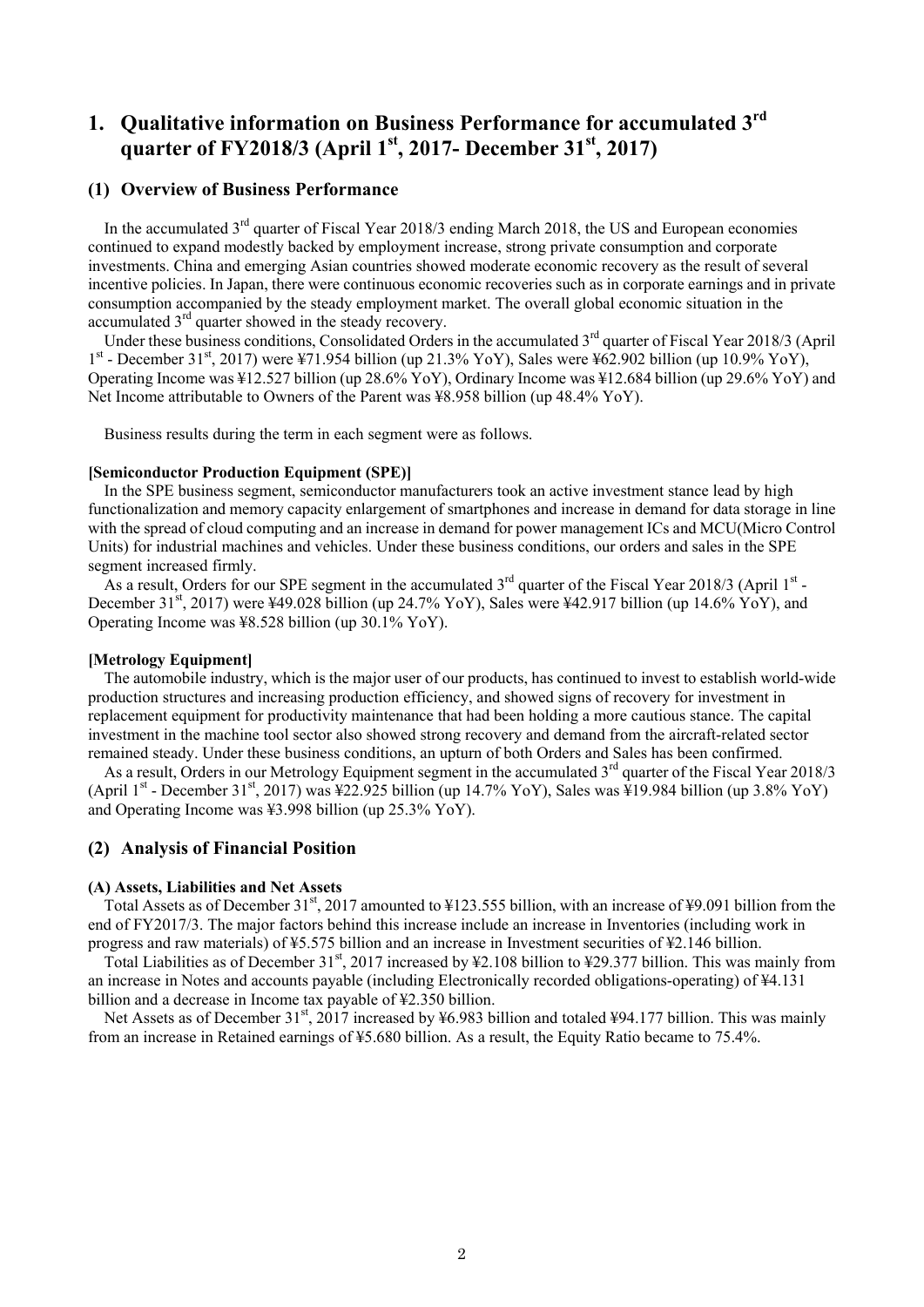#### **(3) Financial Estimates such as Consolidated Business Forecasts for current Fiscal Year**

The Company has ratified revisions to the prospective consolidated business forecasts for FY2018/3 from the previous forecast announced on November 14<sup>th</sup>, 2017.

|                         | Net Sales<br>(Millions of Yen) | Operating Income<br>(Millions of Yen) | Ordinary Income<br>(Millions of Yen) | Net Income<br>Attributable to<br>Owners of the Parent<br>(Millions of Yen) | Net Income per<br>share (Yen) |
|-------------------------|--------------------------------|---------------------------------------|--------------------------------------|----------------------------------------------------------------------------|-------------------------------|
| Previous Forecast       | 85,000                         | 16,000                                | 16,000                               | 11,200                                                                     | 270.00                        |
| <b>Revised Forecast</b> | 87,000                         | 17,000                                | 17,000                               | 12,000                                                                     | 289.00                        |
| Change ratio $(\%)$     | $2.4\%$                        | $6.3\%$                               | $6.3\%$                              | 7.1%                                                                       |                               |

Note: The forecasts contain forward-looking statements based on information available to the management at the time of this announcement that it has judged to be rational, including such factors as economic conditions in Japan and other countries or fluctuations in exchange rates, which may affect the Company's performance. These forecasts are subject to a number of risks and uncertainties, including market conditions, competition, and the new products release. Accordingly, actual results may differ materially from those projected in this earnings summary.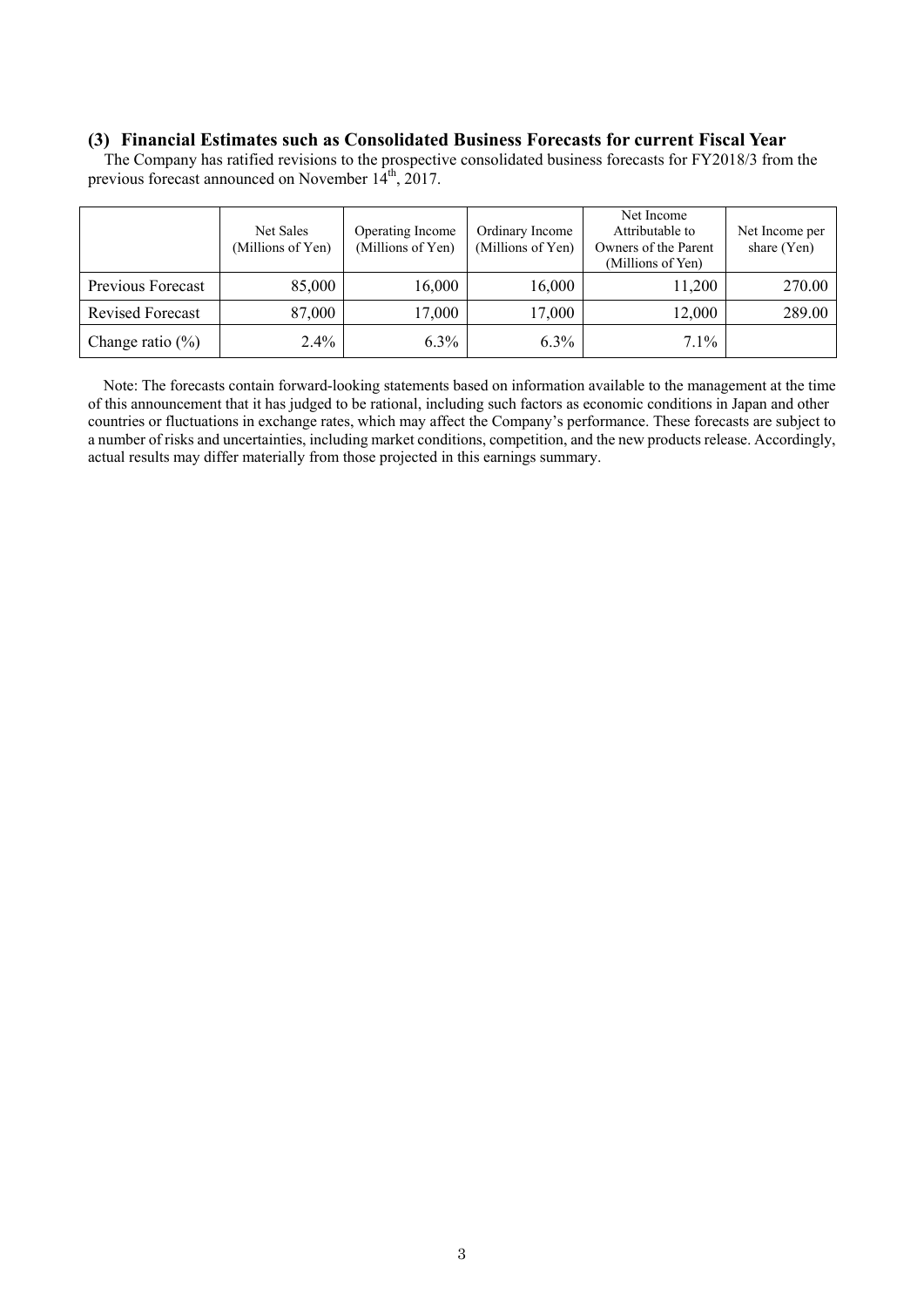## **2. Consolidated Financial Statements and Notes**

## **(1) Consolidated Balance Sheet**

|                                         |                                   | (Millions of Yen)                          |
|-----------------------------------------|-----------------------------------|--------------------------------------------|
|                                         | FY2017/3<br>(March $31st$ , 2017) | FY2018/3 Q3<br>(December $31^{st}$ , 2017) |
| <b>ASSETS</b>                           |                                   |                                            |
| <b>Current Assets</b>                   |                                   |                                            |
| Cash and cash equivalents               | 33,853                            | 34,655                                     |
| Notes and accounts receivable           | 23,675                            | 23,725                                     |
| Electronically recorded monetary claims | 4,733                             | 5,326                                      |
| Merchandise and finished goods          | 2,101                             | 2,606                                      |
| Work in progress                        | 11,325                            | 15,398                                     |
| Raw materials and supplies              | 3,886                             | 4,883                                      |
| <b>Others</b>                           | 3,384                             | 2,843                                      |
| Allowance for doubtful accounts         | - 168                             | $-155$                                     |
| Total current assets                    | 82,792                            | 89,284                                     |
| <b>Fixed Assets</b>                     |                                   |                                            |
| Tangible fixed assets                   |                                   |                                            |
| Building and structures(net)            | 14,476                            | 14,154                                     |
| Others(net)                             | 9,971                             | 10,024                                     |
| <b>Total Tangible Fixed Assets</b>      | 24,448                            | 24,179                                     |
| <b>Intangible Fixed Assets</b>          |                                   |                                            |
| Goodwill                                | 284                               | 210                                        |
| Others                                  | 645                               | 1,274                                      |
| <b>Total Intangible Fixed Assets</b>    | 929                               | 1,484                                      |
| Investments and other assets            |                                   |                                            |
| Others                                  | 6,293                             | 8,607                                      |
| Allowance for doubtful accounts         | $-0$                              | $-0$                                       |
| Total Investments and other assets      | 6,293                             | 8,607                                      |
| Total fixed assets                      | 31,670                            | 34,271                                     |
| <b>Total Assets</b>                     | 114,463                           | 123,555                                    |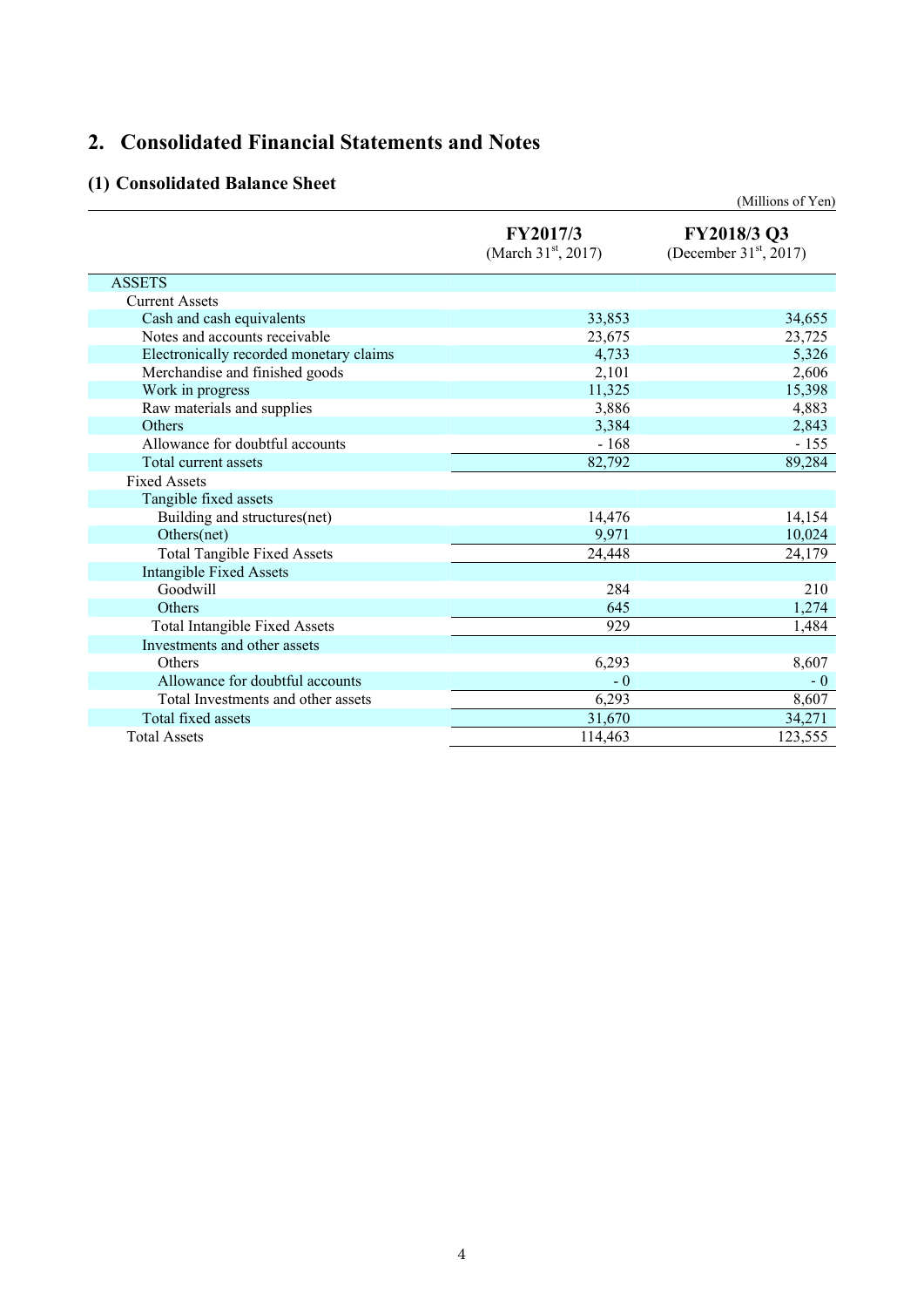|                                               |                                   | (Millions of Yen)                       |
|-----------------------------------------------|-----------------------------------|-----------------------------------------|
|                                               | FY2017/3<br>(March $31st$ , 2017) | FY2018/3 Q3<br>(December $31st$ , 2017) |
| <b>LIABILITIES</b>                            |                                   |                                         |
| <b>Current Liabilities</b>                    |                                   |                                         |
| Notes and accounts payable                    | 7,497                             | 7,609                                   |
| Electronically recorded obligations-operating | 8,291                             | 12,311                                  |
| Short-term debt                               | 1,300                             | 1,300                                   |
| Income taxes payable                          | 4,115                             | 1,765                                   |
| Allowances                                    | 1,111                             | 591                                     |
| Others                                        | 4,254                             | 5,087                                   |
| Total current liabilities                     | 26,570                            | 28,666                                  |
| <b>Fixed Liabilities</b>                      |                                   |                                         |
| Allowance for director retirement benefits    | 148                               | 135                                     |
| Net defined benefit liabilities               | 508                               | 531                                     |
| Others                                        | 41                                | 43                                      |
| Total fixed liabilities                       | 698                               | 711                                     |
| <b>Total Liabilities</b>                      | 27,269                            | 29,377                                  |
| <b>NET ASSETS</b>                             |                                   |                                         |
| Shareholder's Equity                          |                                   |                                         |
| Common stock                                  | 10,462                            | 10,547                                  |
| Capital surplus                               | 21,480                            | 21,565                                  |
| Retained earnings                             | 52,665                            | 58,346                                  |
| Treasury stock                                | $-116$                            | $-117$                                  |
| Total Shareholder's Equity                    | 84,491                            | 90,340                                  |
| Accumulated other comprehensive income        |                                   |                                         |
| Holding gain or loss in investment            | 825                               | 1,574                                   |
| Foreign currency translation adjustment       | 255                               | 562                                     |
| Remeasurements of defined benefit plans       | 804                               | 738                                     |
| Total accumulated other comprehensive income  | 1,885                             | 2,875                                   |
| Share subscription rights                     | 506                               | 615                                     |
| Non-controlling interests                     | 310                               | 345                                     |
| <b>Total Net Assets</b>                       | 87,194                            | 94,177                                  |
| <b>Total Liabilities and Net Assets</b>       | 114,463                           | 123,555                                 |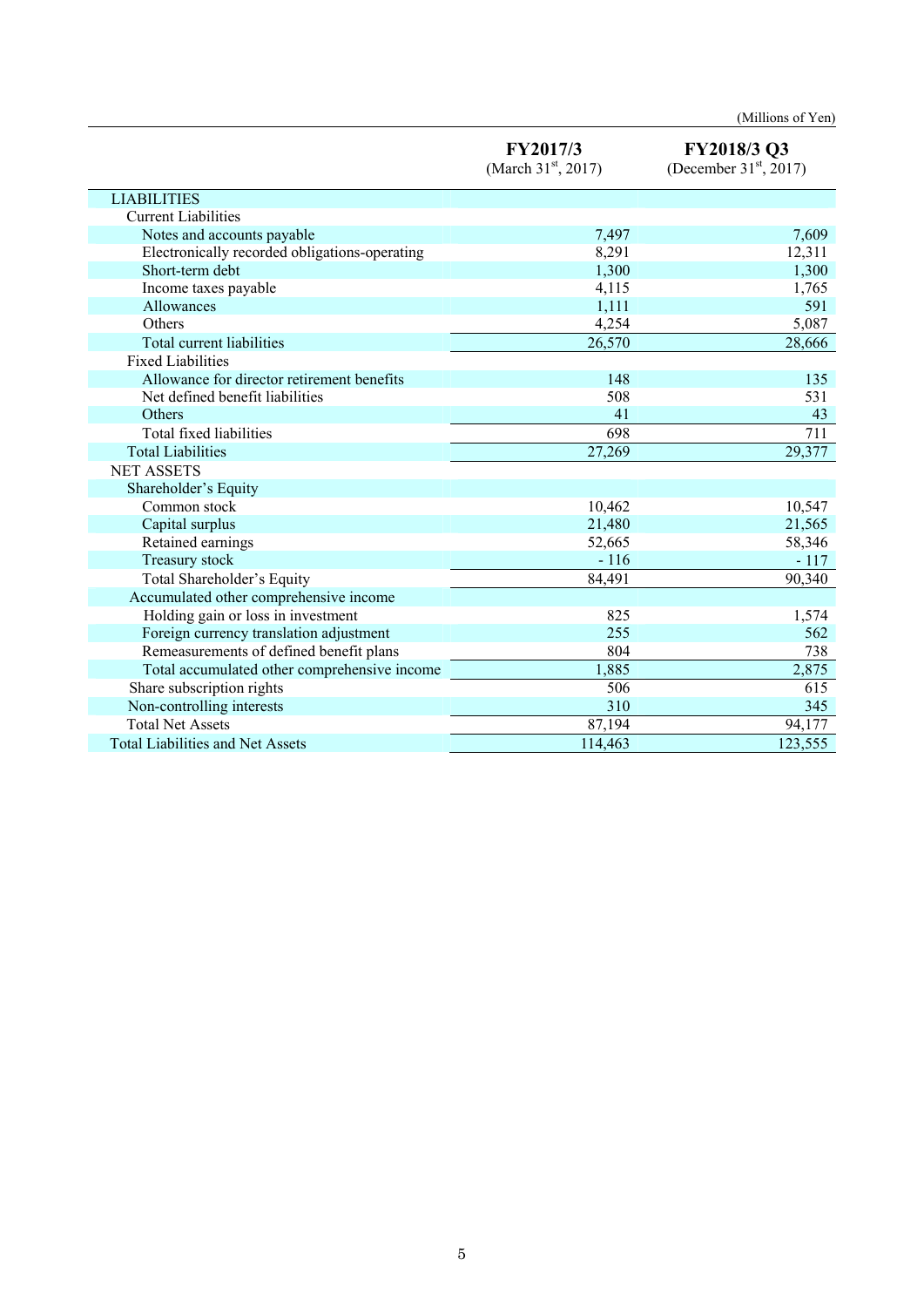## **(2) Consolidated Statements of Income, and Comprehensive Income**

#### (**Consolidated Statements of Income**)

### **(FY2018/3 Q3 (Accumulated, Apri1 1st, 2017 – Decemeber 31st, 2017))**

|                                                                               |                                                             | (Millions of Yen)                                           |
|-------------------------------------------------------------------------------|-------------------------------------------------------------|-------------------------------------------------------------|
|                                                                               | FY2017/3 Q3<br>(April 1st, 2016-<br>December $31st$ , 2016) | FY2018/3 Q3<br>(April 1st, 2017-<br>December $31st$ , 2017) |
|                                                                               |                                                             |                                                             |
| Net sales                                                                     | 56,697                                                      | 62,902                                                      |
| Cost of goods sold                                                            | 35,064                                                      | 37,835                                                      |
| Gross profit on sales                                                         | 21,632                                                      | 25,066                                                      |
| Selling, general and administrative expenses                                  | 11,887                                                      | 12,539                                                      |
| Operating income                                                              | 9,744                                                       | 12,527                                                      |
| Non-operating income                                                          |                                                             |                                                             |
| Interest income                                                               | 16                                                          | 16                                                          |
| Dividend income                                                               | 89                                                          | 56                                                          |
| Foreign exchange gains                                                        |                                                             | 58                                                          |
| Others                                                                        | 54                                                          | 75                                                          |
| Total Non-operating income                                                    | 159                                                         | 207                                                         |
| Non-operating expenses                                                        |                                                             |                                                             |
| Interest expenses                                                             | 20                                                          | 15                                                          |
| Foreign exchange losses                                                       | 81                                                          |                                                             |
| Loss on sales and disposal of fixed assets                                    | 5                                                           | 21                                                          |
| Others                                                                        | 6                                                           | 13                                                          |
| Total Non-operating expenses                                                  | 113                                                         | $\overline{50}$                                             |
| Ordinary income                                                               | 9,790                                                       | 12,684                                                      |
| Extraordinary gains                                                           |                                                             |                                                             |
| Gain on sales of investment securities                                        |                                                             | 3                                                           |
| Gain on reversal of share subscription rights                                 | $\overline{a}$                                              | $\overline{0}$                                              |
| Gain on exchange of investment securities                                     | 56                                                          |                                                             |
| Total Extraordinary gains                                                     | $\overline{56}$                                             | $\overline{4}$                                              |
| <b>Extraordinary</b> losses                                                   |                                                             |                                                             |
| Loss on valuation of golf club membership                                     |                                                             | $\overline{4}$                                              |
| Loss on valuation of investments in capital of<br>subsidiaries and affiliates | 26                                                          |                                                             |
| Others                                                                        | 6                                                           |                                                             |
| Total extraordinary losses                                                    | $\overline{32}$                                             | $\overline{4}$                                              |
| Income before income taxes and others                                         | 9,813                                                       | 12,684                                                      |
| Income tax and other taxes                                                    | 4,453                                                       | 3,638                                                       |
| Adjustment on income tax                                                      | $-698$                                                      | 53                                                          |
| Total Income tax and others                                                   | 3,754                                                       | 3,692                                                       |
| Net income                                                                    | 6,058                                                       | 8,992                                                       |
| Net income attributable to non-controlling interests                          | 23                                                          | 34                                                          |
| Net Income attributable to owners of the parent                               | 6,035                                                       | 8,958                                                       |
|                                                                               |                                                             |                                                             |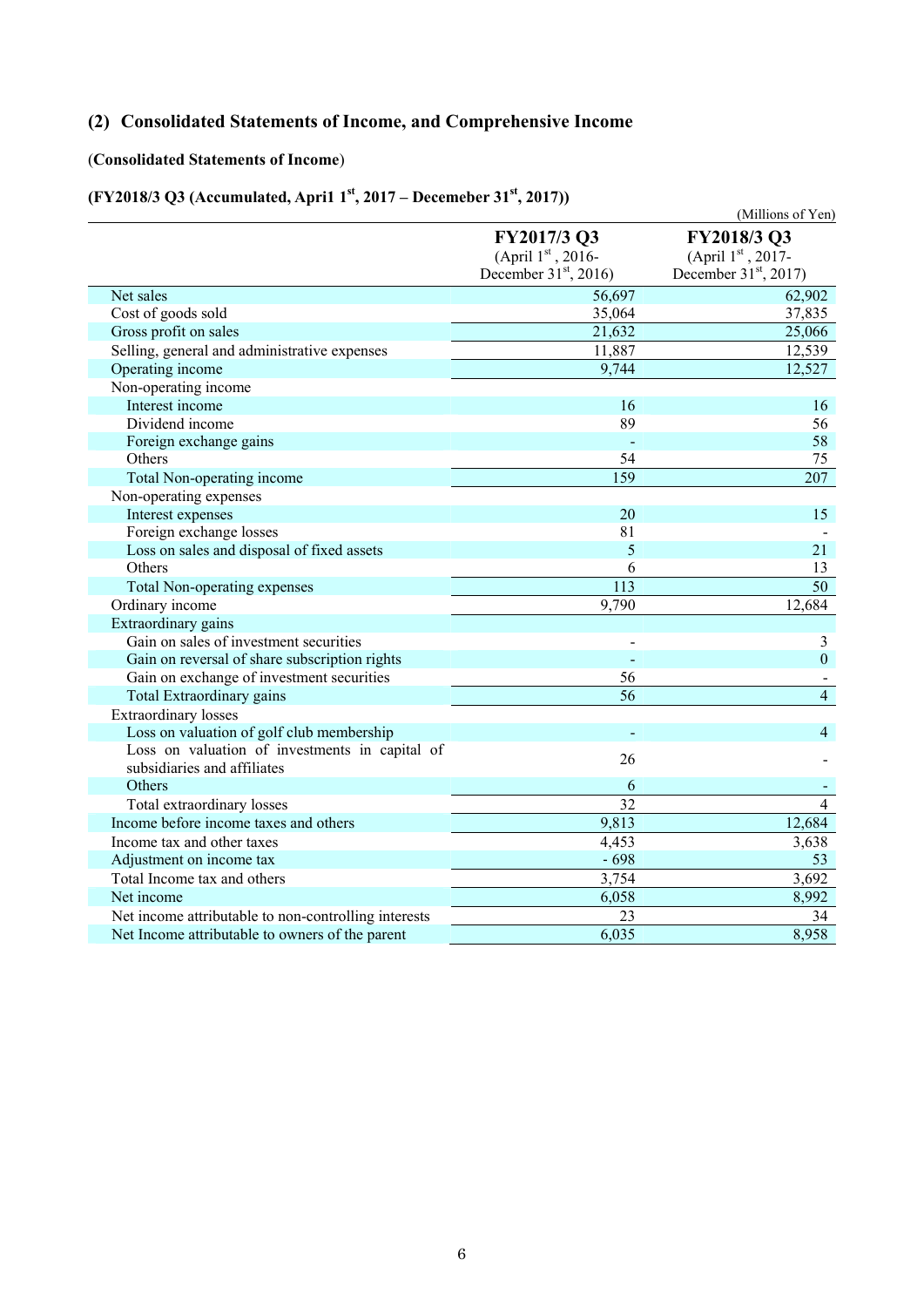### **(Consolidated Statements of Comprehensive Income)**

# **(FY2018/3 Q2 (Accumulated, Apri1 1st, 2017 – Decemeber 31st, 2017))**

|                                                                   |                                                                | (Millions of Yen)                                              |
|-------------------------------------------------------------------|----------------------------------------------------------------|----------------------------------------------------------------|
|                                                                   | FY2017/3 Q3<br>(April $1st$ , 2016-<br>December $31st$ , 2016) | FY2018/3 Q3<br>(April $1st$ , 2017-<br>December $31st$ , 2017) |
| Net income                                                        | 6,058                                                          | 8,992                                                          |
| Accumulated other comprehensive income                            |                                                                |                                                                |
| Holding gain or loss in investment                                | 343                                                            | 749                                                            |
| Foreign currency translation adjustment                           | - 707                                                          | 306                                                            |
| Remeasurements of defined benefit plans                           | 53                                                             | $-65$                                                          |
| Total accumulated other comprehensive income                      | $-311$                                                         | 989                                                            |
| Comprehensive Income                                              | 5,747                                                          | 9,982                                                          |
| (breakdown)                                                       |                                                                |                                                                |
| Comprehensive income attributable to owners of<br>the parent      | 5,718                                                          | 9,948                                                          |
| Comprehensive income attributable to<br>non-controlling interests | 29                                                             | 34                                                             |